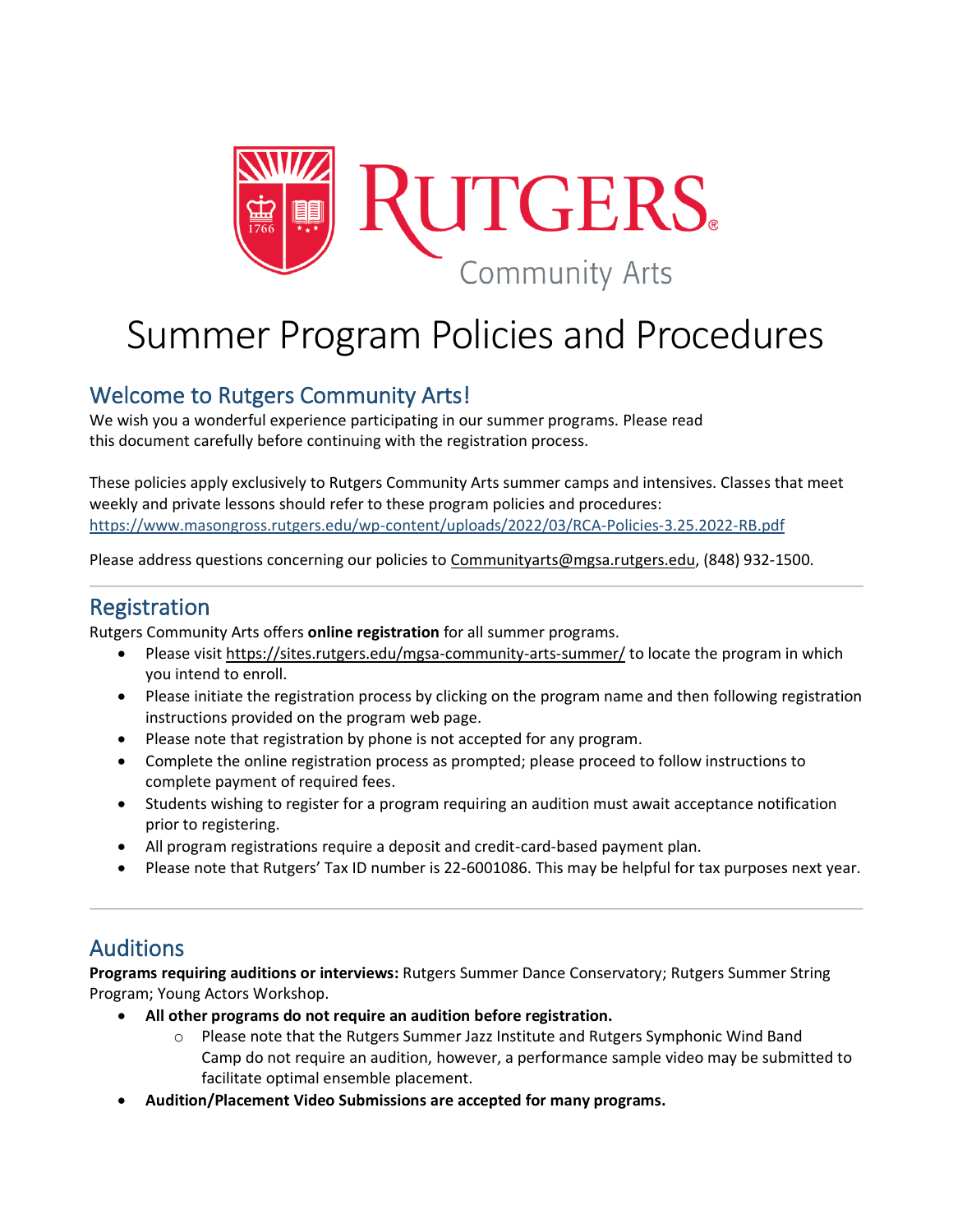o Visit <https://sites.rutgers.edu/mgsa-community-arts-summer/> to locate the program in which you intend to enroll. Each program will have specific audition interview/placement/audition requirements, and video submission guidelines included.

#### If you have trouble uploading your video at any time, you may also upload your video to a personal YouTube **channel and email the video URL to [communityarts@mgsa.rutgers.edu.](mailto:communityarts@mgsa.rutgers.edu)**

#### **Audition videos will be reviewed as soon as possible following submission.**

- As Mason Gross collegiate faculty members typically evaluate videos, academic duties may prevent an immediate review.
- Please feel free to contact the Community Arts office for an update on your audition/interview video review at [communityarts@mgsa.rutgers.edu.](mailto:communityarts@mgsa.rutgers.edu)
- **Audition/Interview outcome is notified via email.**
	- o Students (or a student's family) will be notified via email of acceptance/non-acceptance.
- **Registration is only allowed for students who have been formally accepted to the program via the audition/Interview process.** Once notified of acceptance, one may proceed with registration.

### Notification & Communication Policy for all programs:

- **All notifications and communications will be made via email.** Please be certain to provide a current email address at the time of application.
- Please be aware that emails sometimes go to spam/junk folders. Please check your spam/junk folders regularly and add our email to your address book.
- Application receipt will be acknowledged within a week of submission.
- Occasionally electronic communications will be necessary with the participant. The program coordinator(s) agree that such communications will be focused on topics related to the Program activities. No private communications will occur with youth participants, and the Community Arts office email account will be included in all communications.

#### Payment Procedures

Tuition must be fully paid prior to the start of each session. Students with unpaid invoices will not be allowed to participate. No refunds will be issued for failure to pay.

- **Payment in full due date for all programs:** One week prior to program session start date.
- **Failure to pay in full**: Applicants whose payment has not been received in full by the published due date will risk having their program registration revoked.
- No refunds will be processed for individuals removed from program rosters due to incomplete payment.
- **Students registering/applying after payment in full deadline has passed** must pay the required program registration and tuition in full at time of registration.
- Payment plans may not be available after the program's specified payment-in-full deadline.
- **Auto billing is required for all participants.** Our online registration system provides convenient payment options. We require that all applicants participate in auto payment. Any balance due at the time payment is due in full and will be automatically billed to your credit card.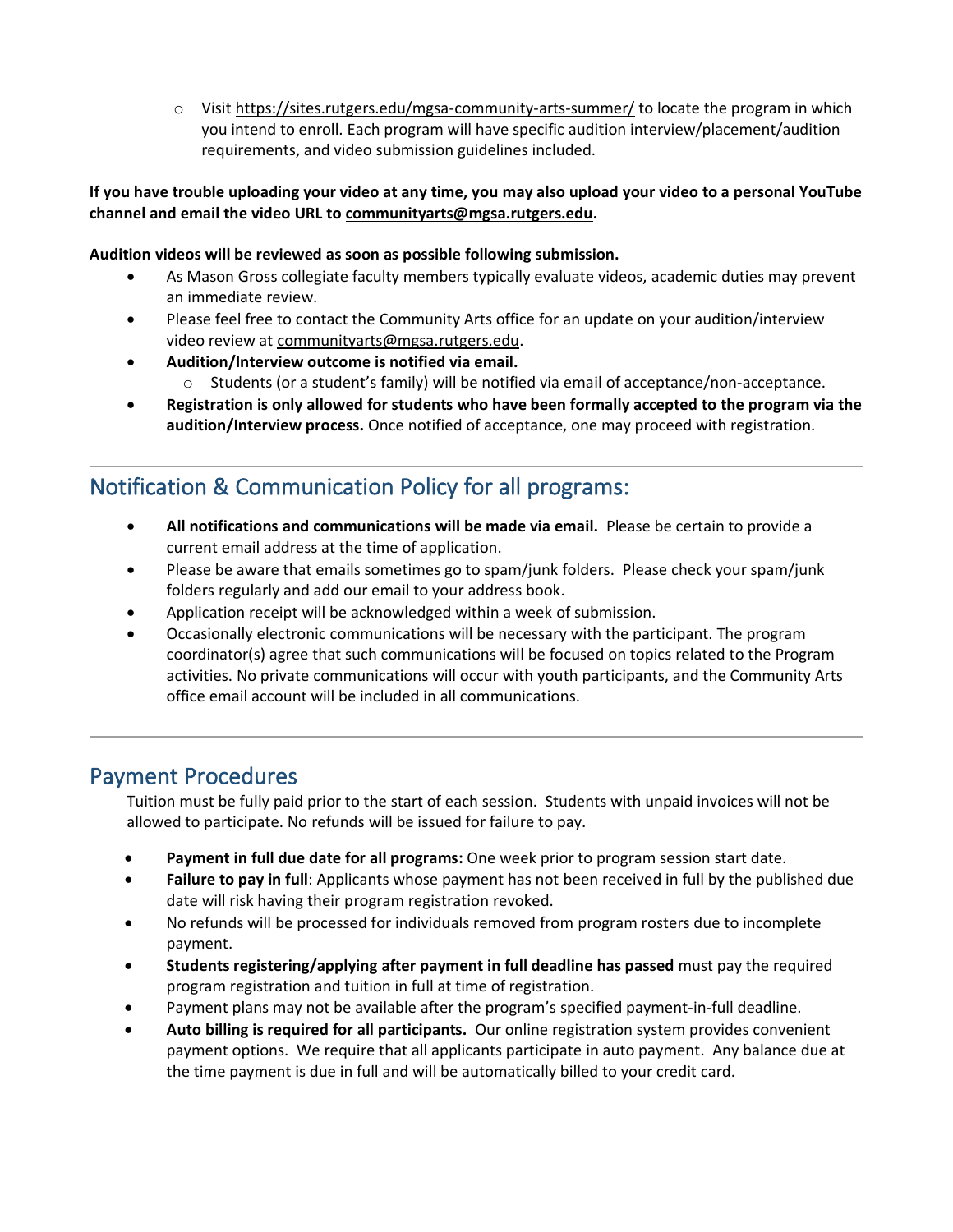- It is the responsibility of the adult student, parent, or guardian to notify the Community Arts office of any changes to his/her address, telephone number, email address, or relevant payment information.
- Participants may incur additional fees after the program for the replacement of dorm keys, swipe cards, and meal wristbands.
	- Room Key Replacement: \$80.00
	- Access Card Replacement: \$10.00
	- Meal Wristband Replacement: \$1.00
- Non-payment of Community Arts charges will be sent to a third-party collection agency once the account is 120 days past due. This will immediately increase your balance due by 30% or more, as you will be responsible for the agency fees. Once your account is placed with an agency, you will not have the option to call our office and resolve this delinquency.
- **Payment plans available**
	- o All payment plans require a credit card on file and auto-billing. Clients are able to set up their own payment plans including the number of payment installments and individual payment due dates.
	- $\circ$  Payment plans are not available for students applying for programs after the payment-in-full deadline has passed.
- Please contact our office with any questions pertaining to payment. \*\*Please do not leave your credit card number on our voicemail service. We are not able to process any *card numbers from messages left on our voicemail service, or over the phone\*\**

### Programs Subject to Change Notification

- All aspects of summer programming are subject to change. We reserve the right to substitute instructors, add or remove curricular or extra-curricular components and to alter the schedule as necessary.
- Refunds –in full or in part– will not be made as a result of program change or modification.

### Rutgers University Cancellation Policy

Rutgers University reserves the right of cancellation for any summer program, in which case a full refund will be made to those registered. We will notify you of the cancellation at least one week before the start date of the program.

### Participant Withdrawal (Cancellation) Policy

All participant withdrawal (cancellation) requests must be made in writing to [communityarts@mgsa.rutgers.edu.](mailto:communityarts@mgsa.rutgers.edu) Requests will be considered valid as of the date the email was received.

Refunds or credits for participants who wish to cancel their registration for summer sessions will be handled in the following manner:

- For programs with a start date in the month of July: Student withdrawal (cancellation) prior to June 15, 2022, will result in a full refund or credit.
- Student withdrawal (cancellation) after June 15, 2022: No refund.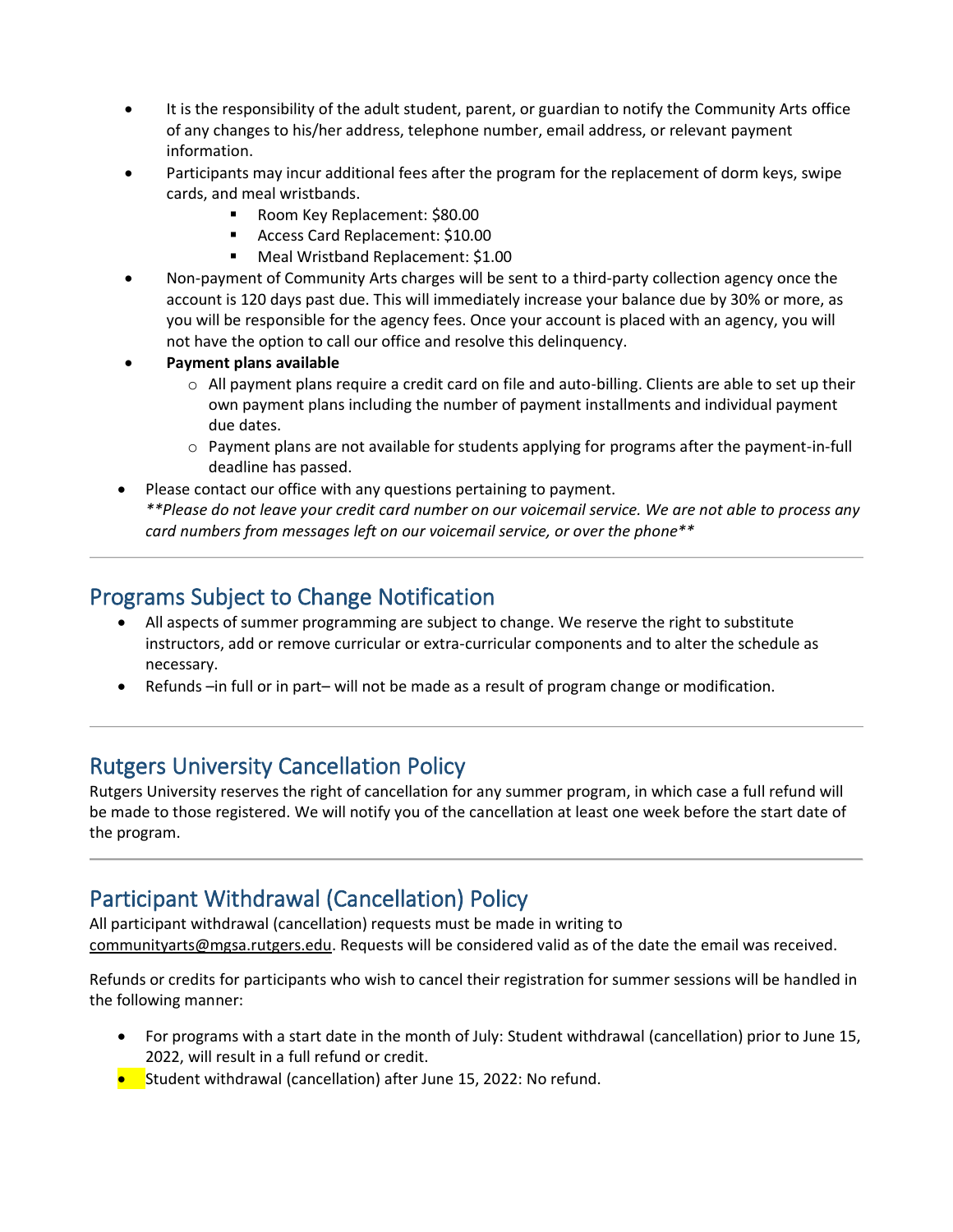# Student Medical Withdrawals

- Students withdrawing from the program for medical reasons must provide written documentation of injury or medical concern from a medical professional that includes notification that participation in the program is not possible. If withdrawal occurs after the start of the program, refunds will be prorated according to dates of attendance. Written documentation must be submitted within 48 hours of injury or illness.
- Students who wish to withdraw for medical reasons that are not substantiated by a medical professional as required will receive refunds as described in the Student Cancellation Policy (above).
- Request for refund due to medical withdrawal must be made in writing to [communityarts@mgsa.rutgers.edu.](mailto:communityarts@mgsa.rutgers.edu)

#### Students with Special Needs

Rutgers Community Arts welcomes the participation of students with special needs in our summer and yearround programs.

- Parents of children with special needs must provide a completed Care Plan for [Children](http://www.state.nj.us/health/forms/ch-15.pdf) with Special [Health](http://www.state.nj.us/health/forms/ch-15.pdf) Needs form. This form is included in the health forms portion of your online registration process. Once completed, it must be uploaded to your registration profile.
- As the term 'special needs' is quite broad, we do encourage parents of students to contact us directly to review the suitability of the program you wish to attend.
- Families of special needs students may be required to engage a qualified care provider to be present during the program.

#### Medical Records

- Required medical forms are available to you during the online registration process.
- All registrants will be asked to provide dates of recent immunizations or the appropriate exemption forms.
- All registrants must have US-based health insurance for the duration of the program.
- Some forms may be completed and submitted entirely online while others require you to download, supply needed information and doctor's signature, then upload.
- **All forms must be submitted via your program registration portal.** No forms may be submitted to the Community Arts office.

*IMPORTANT: all students must submit required health information by published due dates. Failure to submit required health information may result in the student being removed from the program. Refunds will not be issued for individuals removed from program participation due to failure to submit required health forms in a timely fashion.*

#### RCA & Rutgers COVID Policy

• RCA follows all university guidelines and procedures regarding Covid-19 status and response. We will modify or change our policy to match the university policy as needed. The current operating status and policy for Rutgers can be found here:<https://coronavirus.rutgers.edu/>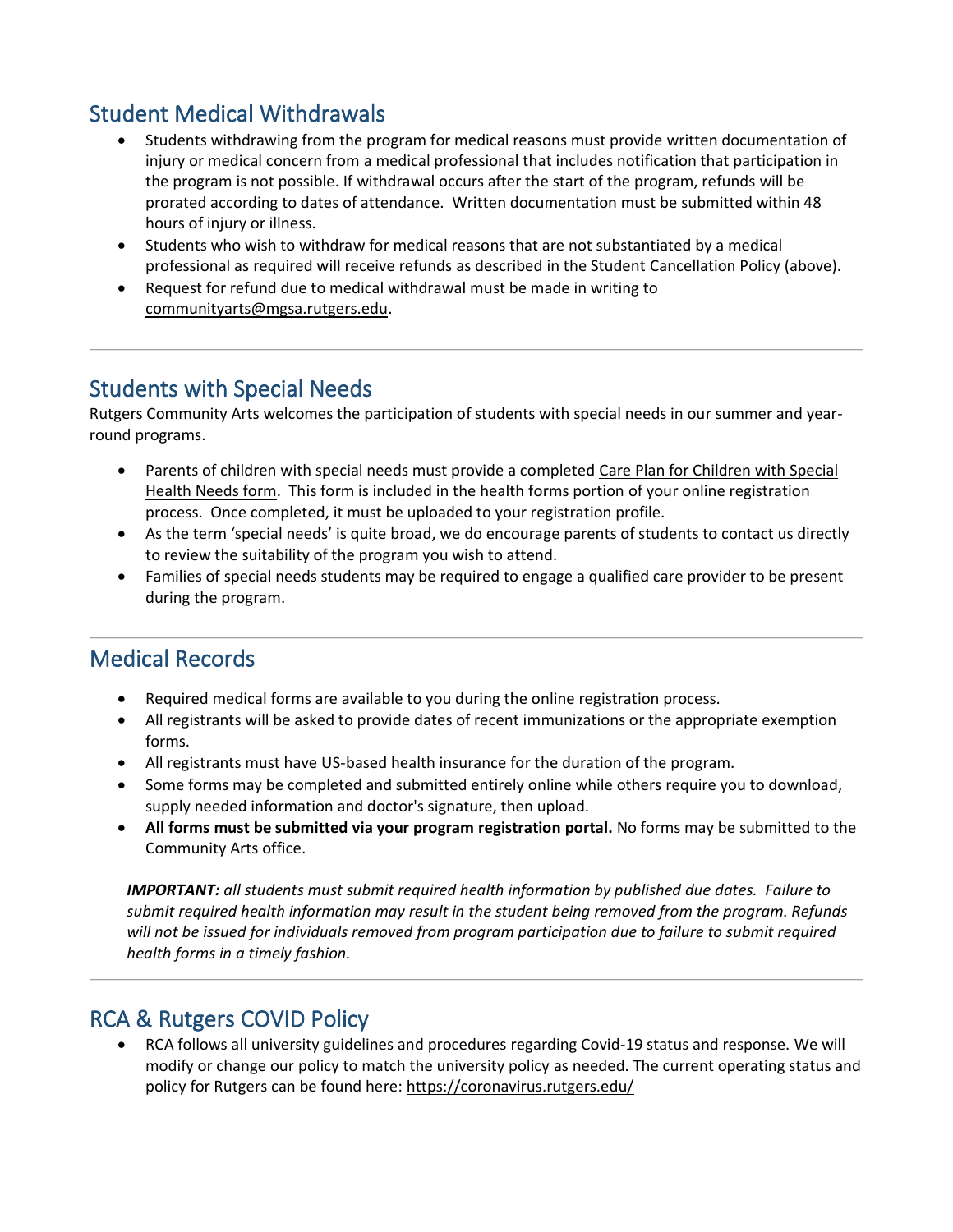- These are the current university policies relating to summer camps and vaccinations: <https://policies.rutgers.edu/60-1-36-currentpdf>
- All summer participants must be fully vaccinated by the start of their program and will be asked to submit documentation with their registration. Currently, administration of a primary series of any COVID-19 vaccine authorized or approved for use in the United States by the United States Food and Drug Administration (FDA) and recommended by the Advisory Committee on Immunization Practices (ACIP) of the Centers for Disease Control and Prevention (CDC) is required by the University. The University, in accordance with CDC Guidelines, reserves the right to amend and add additional requirements. As of the date of this Policy, there are currently three COVID-19 vaccines authorized for emergency use or approved by the FDA and recommended by the ACIP: two mRNA vaccines (Pfizer-BioNTech, Moderna) and one viral vector vaccine (Janssen [Johnson & Johnson]).
- No exemptions can be given to minor participants.
- Students who are unable to provide proof of full vaccination will not be permitted to participate and will have their enrollment canceled.

### Student Behavior

#### **Rutgers Community Arts reserves the right to dismiss any student for inappropriate behavior.**

- Students are provided with clear guidelines for behavior during an orientation session at the start of each session.
- Refunds will not be provided to any students dismissed from the program for inappropriate behavior.
- Examples of inappropriate behavior that may result in dismissal: bullying, smoking, drinking alcohol, being in possession of alcohol, use of illegal drugs, possession of illegal drugs, unapproved use of prescribed medication, failure to obey Community Arts policies and procedures, abusive behavior toward faculty and staff, theft, and vandalism of university facilities or property.
- In most cases, students are informed of behavioral issues detected by faculty and/or staff and given the opportunity to modify their behavior while continuing in the program.
- Rutgers Community Arts reserves the right to dismiss students without warning in cases of egregious breach of policies and/or procedures, or in cases where the safety and well-being of other participants is threatened.
- Parents of minors will be informed of any pending disciplinary action.

# Program Code of Conduct

The Program has established rules and standards of conduct to ensure the safety and well-being of all participants. These apply to all participants including minors, their parents, program staff and volunteers. It is the responsibility of the parent/legal guardian and the participant to review the Program Code of Conduct.

#### Expectations of Youth Participant:

- Conduct myself in a courteous manner and treat members, parents, volunteers, staff, and others with respect.
- Harassment will be not tolerated. Hazing of any kind is prohibited. Cyberbullying is prohibited.
- The inappropriate use of imaging, screenshots, and digital devices is prohibited.
- I agree to follow all reasonable staff, volunteer and guest instructions and raise concerns respectfully.
- Dress appropriately when on video and ensure background is appropriate.
- Appropriate language is expected at all times (including in video, phone and/or group activity forums/chats).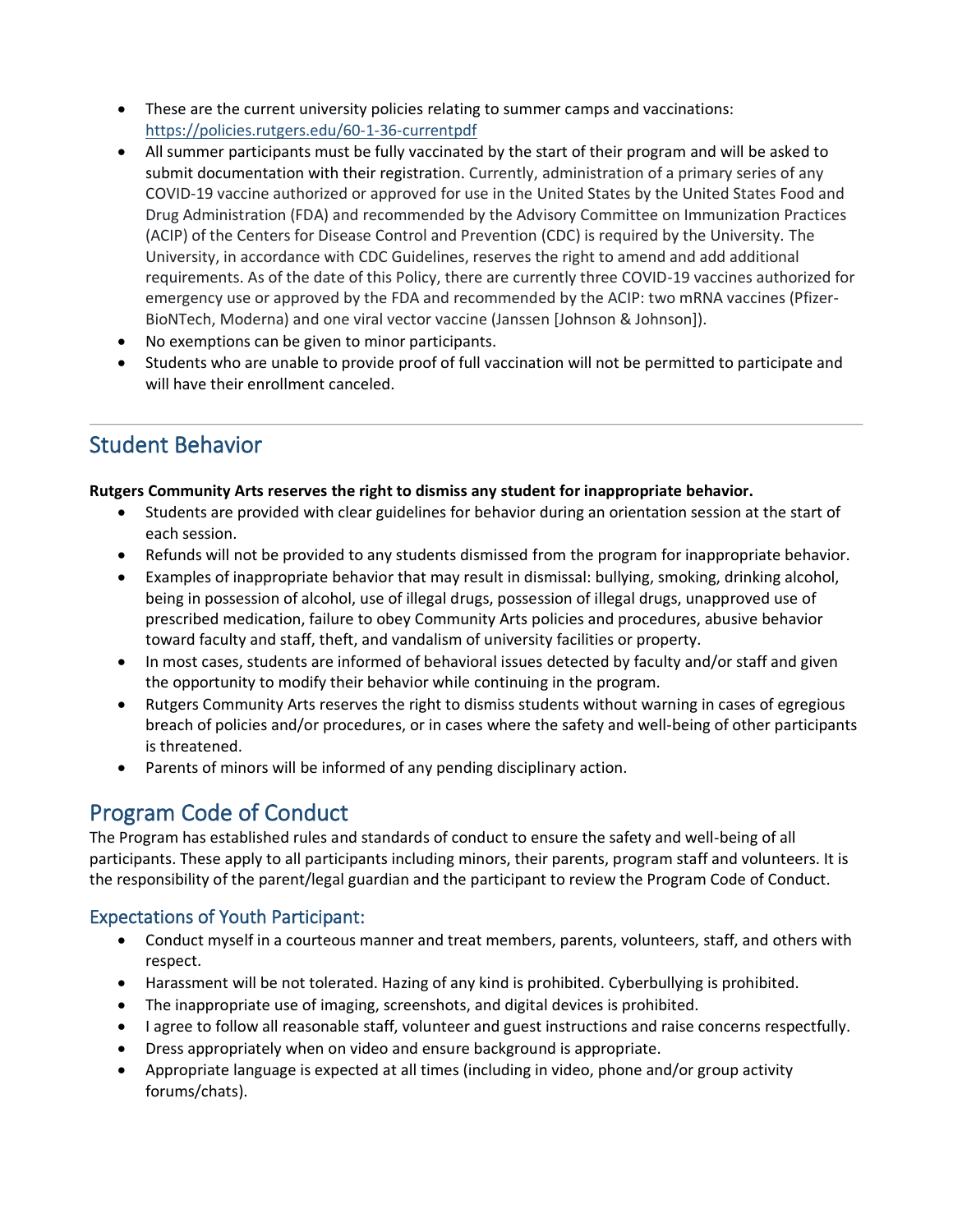- Participate in the digital environment to the same standard as a physical environment, including participating when called on, listening attentively, and minimizing distractions to others.
- Report inappropriate or illegal online behavior to program coordinators and/or to my parents.
- Violation of any of the above may result in dismissal or corrective action.
- Depending on the violation, this may include the following: (a) verbal warning, (b) contact parent/guardian, (c) participant and parent/guardian sign a corrective action plan, and/or (d) immediate suspension or termination from the Program.

#### The following may result in dismissal from the program:

- Bullying, harassing, or using derogatory language towards another person or group of people.
- Being under the influence of alcohol or drugs.
- Repeated absences or failure to meet agreed upon program work requirements.
- Violation of a University code, policy, or regulation.

#### PARTICIPANT AGREEMENT

I understand that as a condition for participating in the Program, I must comply with the Program's rules and standards of conduct and follow all reasonable direction of the program staff. Failure to comply may result in disciplinary action including dismissal from the Program and I may be prohibited from attending and participating in this event and future programs at Rutgers University.

# As the parent/guardian I will support my child's participation by:

- Making arrangements so my child is able to attend and sign-in on time and be prepared.
- Allowing time at home for my child to complete required assignments or activities.
- Communicating with staff prior to program start time if my child must be absent.
- Not making inappropriate requests of staff that conflict with program guidelines.
- Working together with program staff to resolve issues that arise with my child.
- Reporting illegal or inappropriate online behavior by staff or other program participants to program coordinators.
	- o Other University Resources [https://ipo.rutgers.edu/sites/default/files/Reporting\\_POM\\_Incidents.pdf](https://ipo.rutgers.edu/sites/default/files/Reporting_POM_Incidents.pdf)

#### **Waivers**

#### Photography, Video, and Audio Recordings

Media and Communication Policy Rutgers University routinely promotes programs involving minors through various media, including but not limited to newsletters, newspapers, brochures, and displays. I understand that audio recordings, photos, and/or video recordings of program participants, including my child, may be published. I hereby give consent for my child to be audio recorded, photographed, or video recorded in connection with participation in classes, private lessons, ensembles, summer camps and special events operated by Rutgers Community Arts of Rutgers University. I further agree that all such audio recordings, photos, or video recordings shall be the exclusive property of Rutgers, The State University of New Jersey and, subject to the limitations expressed below, I release and give Rutgers all rights of ownership and all rights to copy, publish, and use such audio recordings, photos, or video recordings. I acknowledge and agree that Rutgers may use any and all of the media for educational and promotional purposes, including but not limited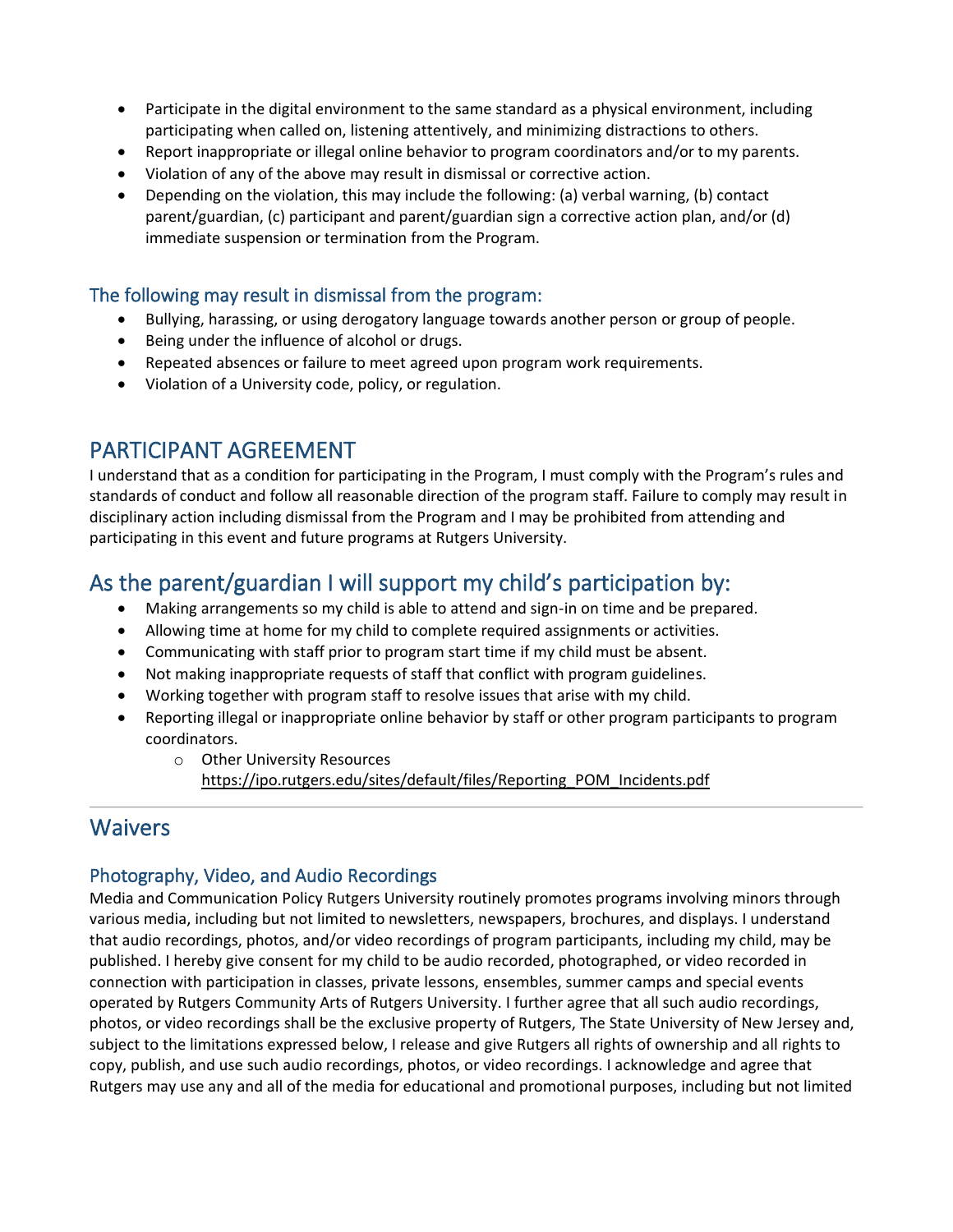to publication in brochures and other promotional materials and on the University's websites and social media. I understand that Rutgers will not identify my child by name.

#### Medical

In the event of injury or illness, I hereby voluntarily consent and give permission for my child to receive emergency medical treatment, if necessary, from the local hospital emergency room. It is understood that every effort will be made to contact me before taking this action.

I understand that Rutgers University is not providing any medical health coverage to participants. I understand that any medical charges will be paid by me or my insurance.

#### **Liability**

In consideration of my child's participation in the summer program(s) operated by Rutgers Community Arts, a Division of Mason Gross School of the Arts, Rutgers University, I waive, release and discharge any and all claims for death, personal injury or property damage against Rutgers, The State University, its officers, agents and employees which my child may have, or which may hereafter occur as a result of my child's participation in the activities. I agree to indemnify and hold harmless Rutgers, The State University, its officers, agents and employees from any claim or loss for death, bodily injury or property damage arising in any manner out of my child's presence or participation in these activities. It is further understood and agreed that this waiver, release, indemnity and assumption of risk is to be binding on my heirs and assigns.

# PARENT/GUARDIAN CONSENT FOR YOUTH PARTICIPANT IN VIRTUAL PROGRAMMING

Although the event coordinator(s) will use the utmost precaution in guarding the health of the above participant, I hereby RELEASE, WAIVE, AND DISCHARGE Rutgers, The State University of New Jersey and their respective employees, agents, representatives and volunteers from any and all liability, claims, demands, actions and causes of action whatsoever arising out of or related to any loss, damage, or injury that may be sustained by my child, or to any property belonging to me, while participating in the Program. I am fully aware of the risks and potential hazards connected with participating in the Program, including but not limited to, the risk of data mining, phishing, viruses, malware, data breach of online information, cyberbullying, exploitation, victimization, cyber-stalking, online grooming, cyber predators, image replication, and I hereby elect to voluntarily participate in the Program.

In case of sudden illness or an accident seen on-screen during the activities associated with this virtual program, I authorize the chaperone(s) to take such action as seems appropriate to protect the health and wellbeing of the above participant. This may include contacting 9-1-1 to send immediate assistance to the address on file for emergencies. All efforts will be made to contact the parent(s) or guardian(s) in case of emergency.

This Program is conducted in an online/virtual environment and electronic communications will be necessary. The program coordinator(s) agree that such communications will be focused on topics related to the Program activities, no private communications will occur with youth participants, and the Community Arts office email account will be included on all communications with my son/daughter.

#### PARENT/LEGAL GUARDIAN AGREEMENT

I have received a copy of the rules for this Program and agree to abide by them. I have conveyed this information to the youth participant for which I am responsible. I understand that my child's violation of the